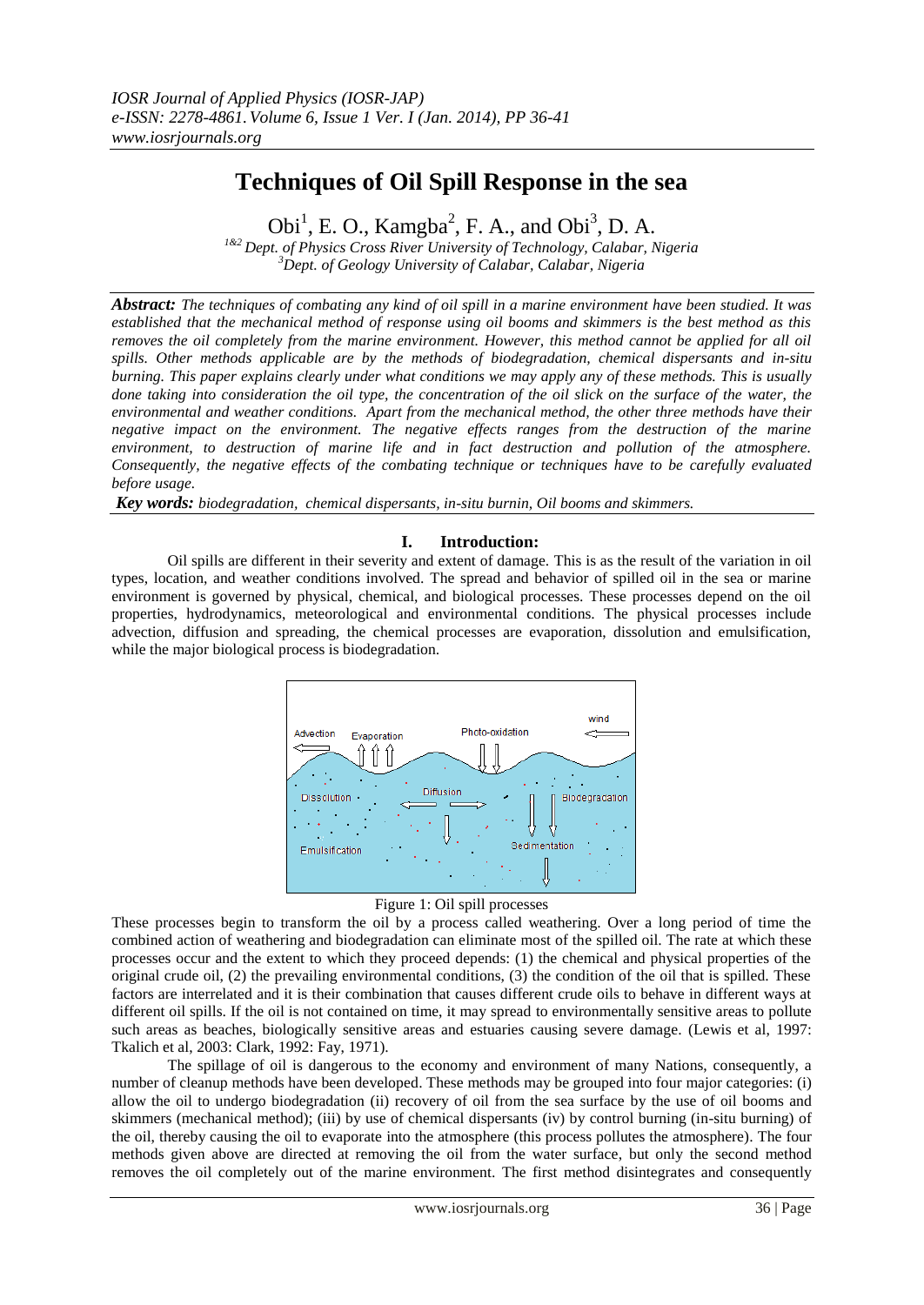removes the oil from the marine environment but it takes a long time, by the time that the oil is eventually removed from the environment much harm might have been done. The third and fourth methods simply displace the oil from the water surface to the water column, seabed or the atmosphere. The process of applying the first, third or fourth methods may adversely affect the marine organisms. Consequently, the negative impacts of the combating techniques application have to be carefully calculated before the actual usage. In many cases, a mathematical model is the readily available tool for a rapid computation of the fate of the spilled oil, and for simulation of the various cleanup operations. (Tkalich et al, 2003)

Early scientists used only semi empirical formulas to formulate different mathematical models of the dynamics of oil spillage (Fay, 1971; Mackay et al, 1980; Lehr *et al*, 1984). Nowadays, Navier–Stokes equations can be used to simulate an oil slick dynamics model. Furthermore, it is now a common practice to use Eulerian coordinates for solution of the partial differential equations, in contrast to the tracking of the oil slick drifting that traditionally employs the Lagrangian approach. (Stolzenbach *et al*, 1977).

## **II. Methods Of Cleaning Oil Sapillage**

There are many ways that oil spillage can be cleaned. However, broadly speaking there are four main methods of containing oil spillage in a marine environment. These methods include:

**2.1 Biodegradation**: Biodegradation is the process whereby most of the components of the spilled oil is broken down by bacteria and other microorganisms into harmless substances such as fatty acids and carbon dioxide. The rate at which spilled oil undergoes biodegradation depends on the type of oil, its concentration and the type of hydrocarbons it contains. We can speed up the natural process of biodegradation by adding nutrients like nitrogen and phosphorous. These nutrients stimulate growth of the microorganisms concerned. (Lee et al, 1989a: Lee et al, 1989b: Biello, 2010) **2.2**

**2.2 Mechanical method:** The best method of cleaning oil spillage is by mechanical method. This is because the mechanical method completely removes the oil from the marine environment. However this method can only be applied when the sea is calm. The mechanical method cannot be applied under the following conditions. (1) rough sea waves (2) high wind velocity (3) high water waves. The method requires the use of oil booms and skimmers. In this method the oil is captured and stored until it can be disposed of properly. There are various types of oil booms that can be used either to surround and isolate a slick, or to block the passage of a slick to vulnerable areas such as fish-farm or other environmentally sensitive areas. Boom types vary from inflatable neoprene tubes to solid, but buoyant material. Some are designed to sit flush on tidal flats while others are applicable to deeper water and have skirts which hang down about a meter below the waterline. Skimmers float across the top of the slick contained within the boom and suck or scoop the oil into storage tanks on nearby vessels or on the shore. (American Petroleum Institute, 1982: Clark, 1992: Mackay et al, 1980)

A typical example of how oil booms can be used to stop oil spillage from an oil tanker from spreading is shown in figure 2.0.



Figure 2.0: Oil booms used to contain oil spill from an oil tanker.

**2.3 Chemical dispersants:** This method of cleaning oil spillage is best applicable when the sea is rough, the surrounding wind having a high velocity and marine life under treat. Dispersants help surface oil slicks mix into the water, reducing the immediate risk to seabirds and shorelines. Decisions on whether or not to use dispersants to combat an oil spill must be made in each individual case. The decision will take into account the time since the spill, the weather conditions, the particular environment involved, and the type of oil that has been spilt. Dispersants are most effective when used within an hour or two of the initial spill. Chemical dispersants reduce the surface tension that stops oil and water from mixing. Small droplets of oil are then formed, which helps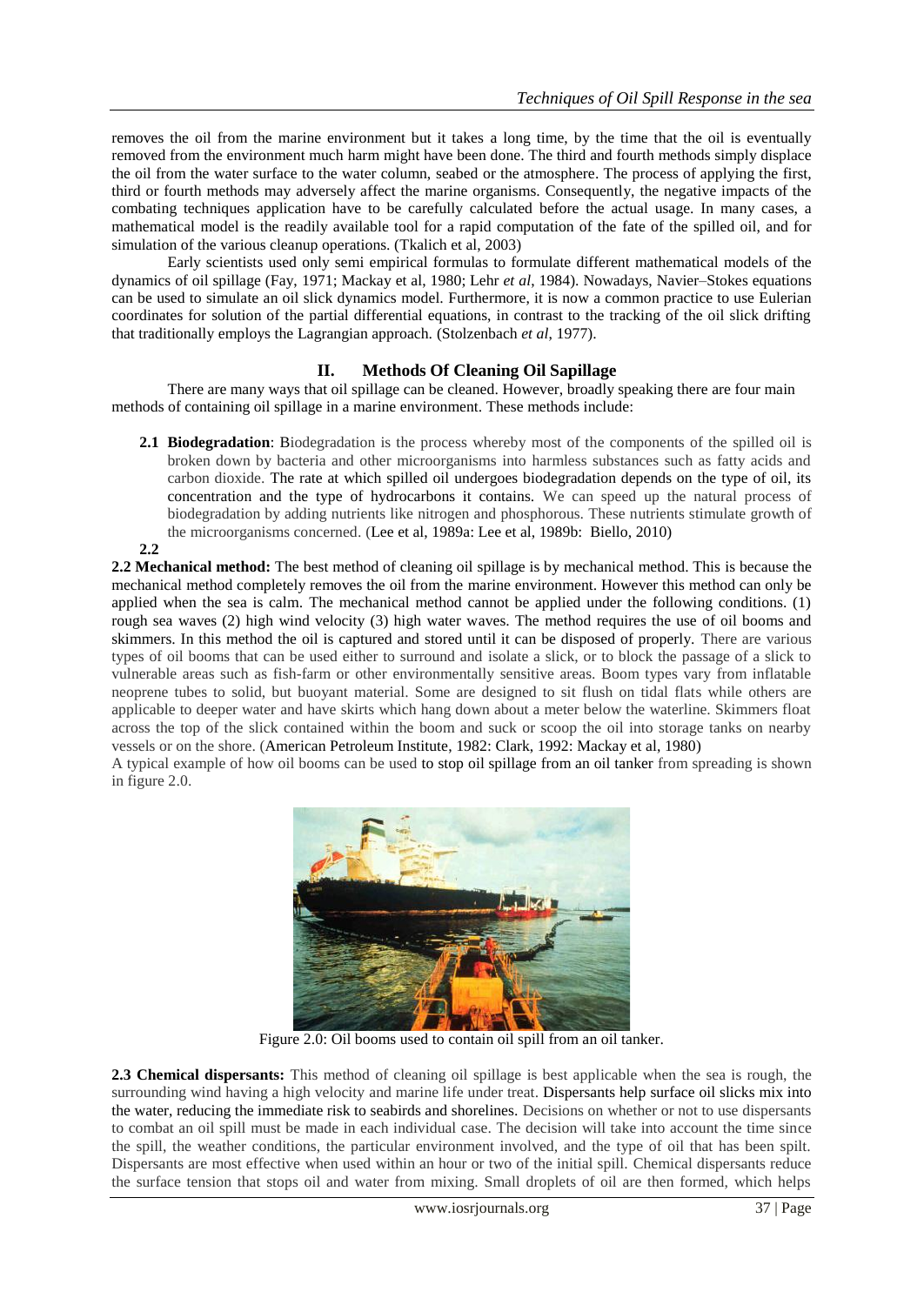promote rapid dilution of the oil by water movements. The formation of droplets also increases the oil surface area, thus increasing the exposure to natural evaporation and bacterial action. Successful dispersion of oil through the water column can affect marine organisms like deep-water corals and sea grass. It can also cause oil to be temporarily accumulated by sub-tidal seafood. (Lewis et al, 1997: Mackay et al, 1983: McAuliffe et al, 1981).

**2.4 In-situ burning:** In-situ burning is the controlled burning of oil in a place. The method of burning can be a very effective method of cleaning oil pollution that occurs in open water bodies, such as an oil spill in the ocean. It is also very effective on land areas with limited access. However this method is often limited by wave and wind conditions and by the proximity of the spill to populated areas. It is an inexpensive technique and can be very effective in removing polluted oil. The burning can be very rapid and any resulting ecological damage is less severe compared to some conventional oil removal methods. Furthermore, the concentration of the oil slick must be above a threshold value for it to be possibly ignited into flame. Over a long period of time, oil spilled at sea becomes mixed with water forming an emulsion that is difficult or impossible to ignite. Therefore the in-situ burning can only be applied within a limited period from the time that the spillage took place. (Allen et al, 1993)

# **III. Determination Of Oil Spill Response Method In A Marine Envoronment**

No two oil spills are the same. This is because of difference in volume of the spillage, the concentration of the oil slick on the surface of the water, location, weather condition and type of oil. The method that should be employed to contain any particular oil spill should take these factors into consideration. If an oil spill occurs, the first thing to do is to locate and stop the source of the spillage. The next thing to do is to contain the spillage (containing the spillage means to stop the spillage from spreading). After we have successfully contained the spillage, we then finally remove the oil from the marine environment. One of the four methods mentioned in this paper could be used to clean up the spillage. It is worthy to note that, more often than not more than one method is normally applied to clean any oil spillage. We want to determine the condition under which we may apply any of the four methods enumerated in this work.

**3.1 When to use Oil Booms and Skimmers: T**he mechanical method using oil booms and skimmers can only be applied when the sea is calm. It cannot successfully be applied under rough sea waves, high wind velocity or high water waves. The oil booms are placed on the water surface in such a way as to oppose the pollution from being spread by the sea or wind currents. Typical examples of how oil booms and skimmers are used to scoop oil from the water surface are given in figures 3.0 and 4.0.

If an oil spill occurs from an oil tanker which is not too far from the river bank, then the pollution may be contained and finally removed from the surface of the water by following the directive as showed in figure 3.0. Where 1 - Coastline; 2 – oil booms; 3 – accidental oil tanker; 4 - direction of current; 5 - an anchor; 6 - oil spillage



**Figure** 3.0: Mechanical method of containing oil spillage from an oil Tanker close to the bank of the river.

If however the accident occurs in the middle of the sea, and the sea waves are calm and other conditions favour the use of oil booms and skimmers, then the procedure shown in figure 4.0 may be applied. The speed boats are used to support the oil booms thereby forming a good barrier that can contain (stop the pollution from spreading) the pollution and eventually the oil booms absorbs the oil for final removal from the water. In the place of speed boats, small ships containing containers for putting the oil that is scooped from the water by the oil booms may be used. Oil skimmers may also be introduced within the spillage to assist the oil booms in absorbing the oil. In figure 4.0 the numerical numbers have the following meaning:

1 - Polluting substance (oil spillage) ; 2 - oil booms; 3 – speed boat; 4 - auxiliary speed boat, 5 – oil tanker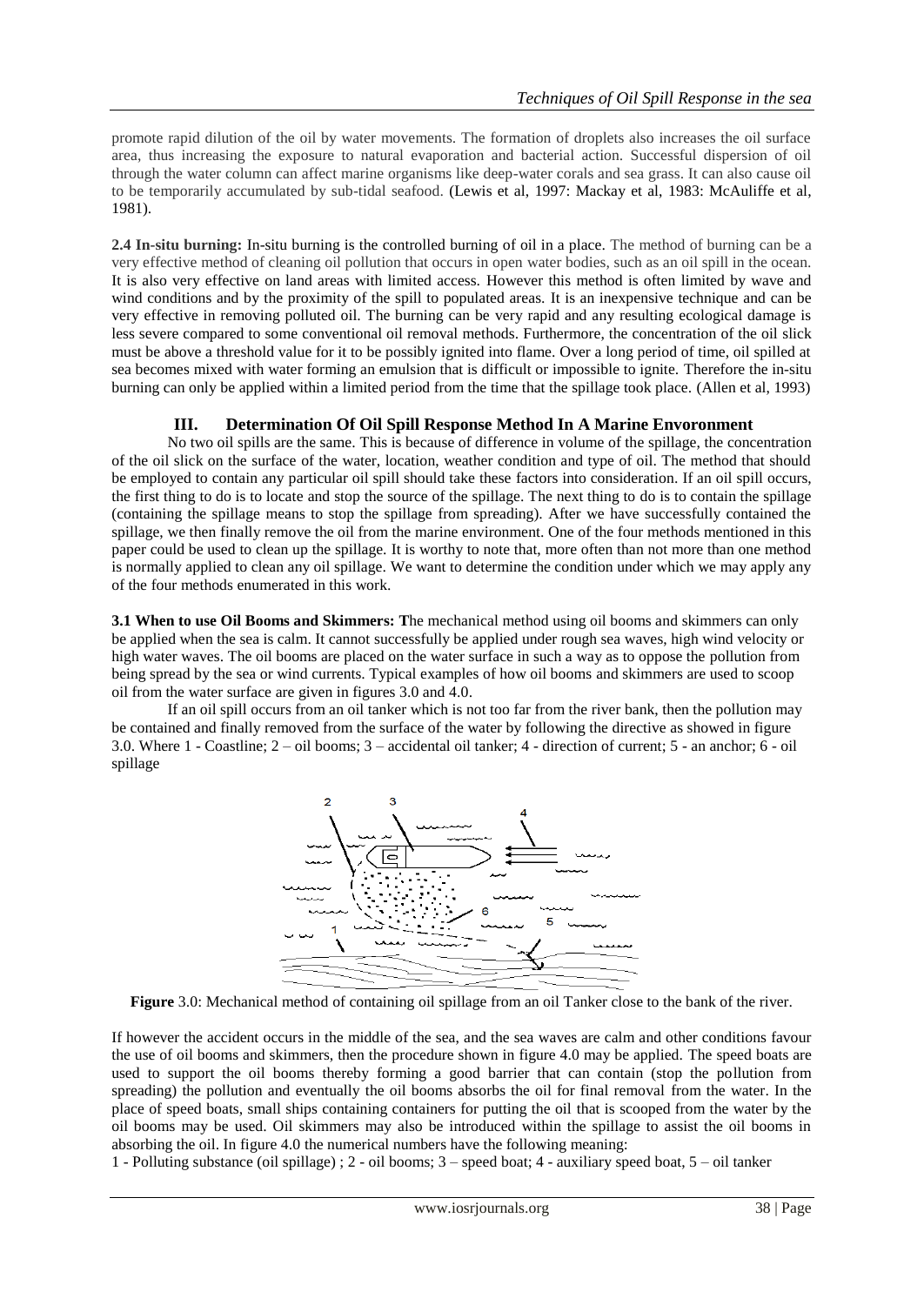

**Figure** 3.2: Mechanical method of containing and eventual cleaning of oil spillage in open waters.

The technique of removing oil mechanically from a marine environment is different for different oil spills. The direction and velocity of the waves and wind are critical factors that must be taken into consideration. For every oil spill the technique for containing and eventual removal of the oil depends on the volume of the spillage, the concentration of the oil slick on the surface of the water, location, weather condition and type of oil, (Gvozdikov et al, 1996)

**3.2 When to use Chemical dispersants:** Chemical dispersants should be used within one or two hours from the time of the initial spill. This is because dispersants are more effective when used within this period. Chemical dispersants break oil into smaller droplets, which increases the surface area available for bacteria to access. However dispersants are not suitable for all oils and for all locations. Dispersants reduces the surface tension that stops oil and water from mixing. Small droplets of oil are formed which increases the oil surface area, thereby increasing the exposure to evaporation and bacterial action, (Lewis et al, 1997: Mackay et al, 1983). The use of chemical dispersants to combat any oil spill can affect marine organisms like deep-water corals and sea grass. It can also cause other sea organisms like fish and other aquatic organism to temporarily accumulate oil. Decisions on whether or not to use dispersants to combat an oil spill must be made in each individual case. The right decision must take into account the time since the spill, the weather conditions, the particular environment involved, and the type of oil that has been spilt. Chemical dispersants are normally applied from the air by an aircraft as showed in the figure 5.0. Chemical dispersants may also be applied using speed boats.



Figure 5.0: Image courtesy of NOAA Office of Response and Restoration

**3.3 When to allow the oil to undergo Natural disintegration:** This method of combating oil spillage is best applicable when the environmentally sensitive areas are not under threat. The oil is allowed by itself to be broken down by bacteria and other microorganisms into harmless substances such as fatty acids and carbon dioxide. Fertilizing nutrients such as nitrogen and phosphorous that speeds up the process of biodegradation by stimulating the growth of the necessary microorganisms may be added. Decision to add fertilizing agents must take factors such as whether the fertilizer is water soluble or applied in pellet or liquid form (Biello, 2010 and Leahy et al, 1990)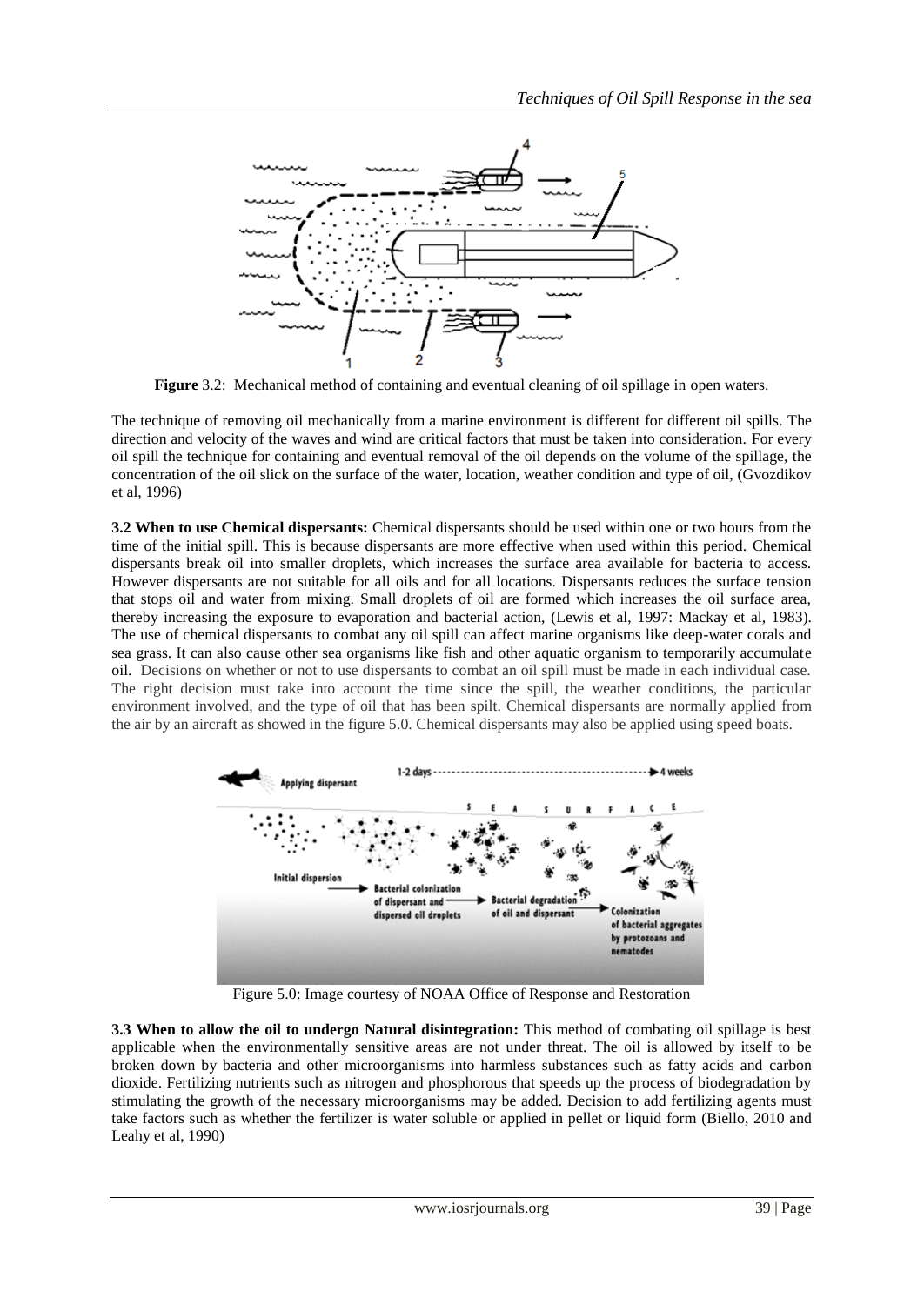

Figure 5: Marine bacterium Alcanivorax feeds on oil ( courtesy: David J. Robinson, 2011).

**3.4 When to use In-situ burning:** The method of In-situ burning is best applicable in the open waters, where there are no floating vessels like ships, speed boats, oil tankers etc. Normally an aircraft is flown above the waters to ensure that there are no floating objects. Once this has been ascertained, the next thing to be considered is the concentration of the oil slick above the water. According to Obi et al, (2008), the minimum concentration (thickness) of the oil slick on the surface of the water that permits the use of in-situ burning is 3mm. this is because of the fact that if the thickness of the oil slick is less than 3mm, it will be very difficult and almost impossible to ignite the slick into flame. One method of determining the concentration of the oil slick on the surface of the sea is by the use of a mathematical model.



Figure 6: In situ burning of an oil slick, or part of a slick, before it reaches the coast

In figure 6, NOAA worked with the Coast Guard and others to employ in-situ burning during the 2010 Deepwater Horizon/BP oil spill in the Gulf of Mexico. (U.S. Coast Guard). To combat this oil spill, the workers used a fire-proof boom to contain the spread of the oil, and then ignite it. This technique is more successful if the oil is fresh and the weather relatively calm.

# **IV. Result and discussion:**

The study shows that the mechanical method of combating oil spillage is the best method. The limitation of this method makes it difficult to apply it for all oil spills. The other methods namely biodegradation, chemical dispersants and in-situ burning are not considered to be the best method because they have negative effects on the environment. However, sometimes we are constrained to use them if we must protect the environmentally sensitive areas like beaches, estuaries, etc. It is worthy to note that the environmental impact of the combating technique must be carefully evaluated before usage. This is very necessary as the application of chemical dispersants for instance may cause more harm than the spillage would have caused. Furthermore, the application of in-situ burning may in addition to polluting the atmosphere it may also destroy marine organisms and floating vessels. In many cases it is impossible to use one method alone to clean an oil spill. We may start the cleaning process by employing the mechanical method. Later on it may not be economically wise to continue using this method, we may then apply fertilizing agents and allow the remaining oil to under natural biodegradation.